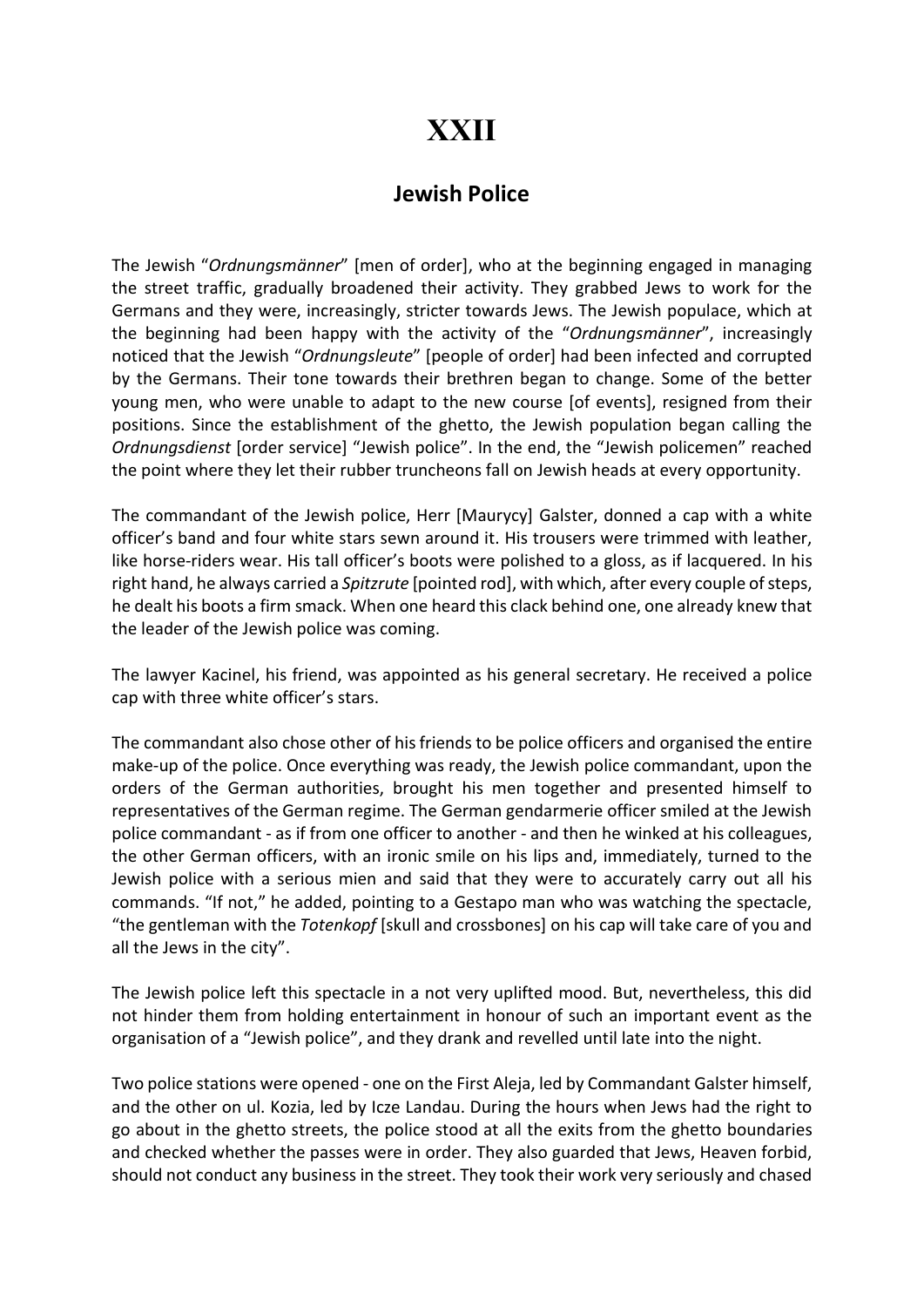after the poor traders, even beating them with their rubber truncheons. Only a small fraction of policemen comported themselves decently and sympathetically with the harried people.

Frequently, the Jewish Employment Office sent over lists of those who had not presented themselves for forced labour. The Jewish police would storm them at night, take them out of their beds and imprison them in the cellars of their precinct. In the morning, these people were taken to the worst jobs.

The German "Wasserwirtschaft" [Water Management] firm demanded, of the Employment Office, the recruiting of Jewish labourers [to work] in the shtetl of Gidle, Radomsko district. The firm required many labourers, but no one wished to travel there, because the working conditions were unbearable. One had to stand and work in water. The food was bad and there was no place to sleep. Anyone, who could, employed all means not to travel there. The Employment Office summoned many young men to report for the work and, when the deadline for travelling arrived, it turned out that many had not presented themselves. Therefore, every time when it was decided to send away a group, the Jewish police would grab young men in the street, several days beforehand, and hold them under arrest. The wealthier would buy their way out of it from the Judenrat, which always needed to have money, and only the poor were sent away to work.

The Employment Office would frequently receive demands from German firms or from the authorities to provide workers. Then, the Jewish police would go on a hunt, seal off streets, close gates and, with the rubber truncheons, round up the required number of people and deliver them to the German workplaces.

The Judenrat would also use the Jewish police to collect taxes from tardy taxpayers or from those who could not pay, but whom the Judenrat did not wish to count as poor, who were exempt from taxes. The Jewish police would also attack such people at night, take them out of their beds and bring them to the police cellars. There, they would sit for as long as it took their families to bring the required sums to the Judenrat. If there were "obstinate" people, who still had not settled their tax bills, they would be "softened" with blows. If this, too, was to no avail, our Judenrat was not ashamed to hand these people over to the German police, which had already found a way to deal with the "stubborn".

Also, the Gestapo used the Jewish police to find people, whom it desired to receive into its hands. It would turn to the Jewish police with a demand to present the wanted individuals, and the Jewish police employed all means to fulfil the Gestapo's command.

The Jewish police had the special task of driving the people off the streets. Fourteen [sic forty<sup>1</sup>] thousand had been herded into the area of a few streets. The ghetto measured four hundred metres both in length and in width. The passers-by bumped into each other and, in the summer evenings, when the labourers returned from work and went out into street to breathe a little more freely, being unable to stay sitting in the small rooms, in each of which several families lived, they were driven into the back alleys so as not to be conspicuous.

<sup>1</sup> [TN: See above, p.103, in the chapter "Ghetto": "Our city was thus built, that the 40,000 Jews could not be enclosed in such a manner as to prevent the Aryan population from accessing the ghetto streets."]